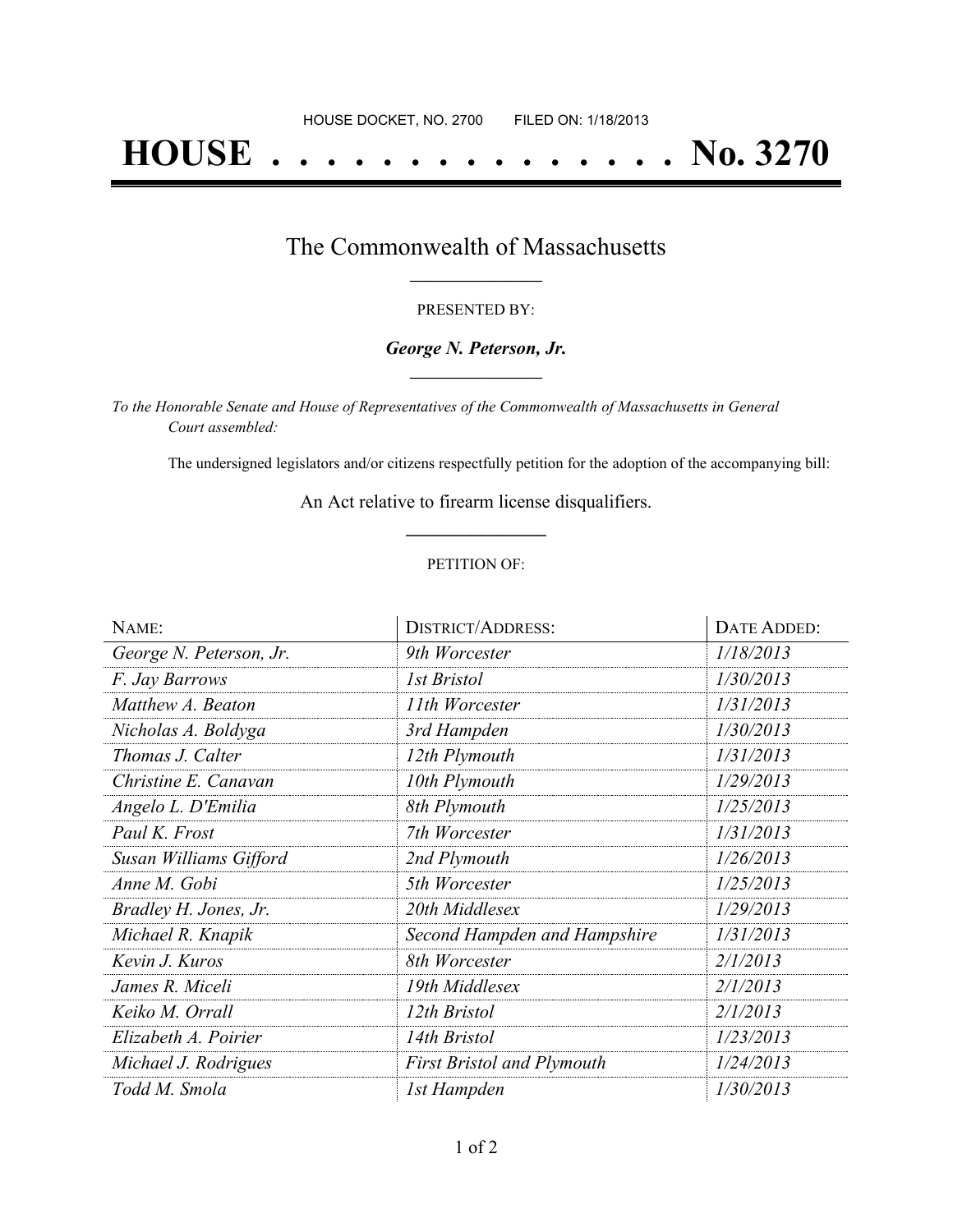| Donald H. Wong       | 9th Essex      | 2/1/2013  |
|----------------------|----------------|-----------|
| <b>Bradford Hill</b> | 4th Essex      |           |
| Randy Hunt           | 5th Barnstable | 1/18/2013 |